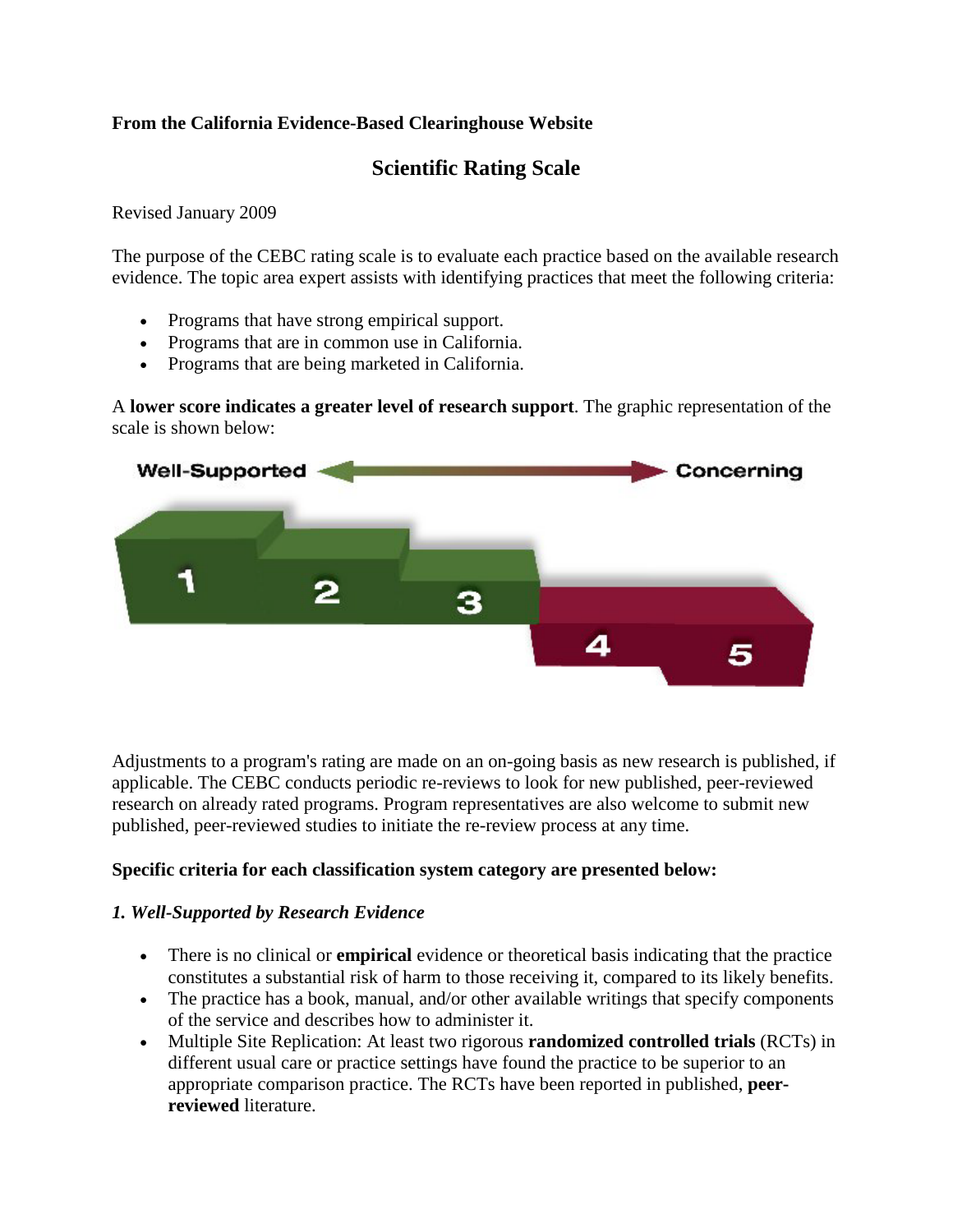- In at least one RCT, the practice has shown to have a sustained effect at least one year beyond the end of treatment.
- Outcome measures must be **reliable** and **valid**, and administered consistently and accurately across all subjects.
- If multiple outcome studies have been conducted, the overall weight of the evidence supports the benefit of the practice.

### *2. Supported by Research Evidence*

- There is no clinical or **empirical** evidence or theoretical basis indicating that the practice constitutes a substantial risk of harm to those receiving it, compared to its likely benefits.
- The practice has a book, manual, and/or other available writings that specifies the components of the practice protocol and describes how to administer it.
- At least one rigorous randomized controlled trial (RCT) in usual care or a practice setting has found the practice to be superior to an appropriate comparison practice. The RCT has been reported in published, **peer-reviewed** literature.
- In at least one RCT, the practice has shown to have a sustained effect of at least six months beyond the end of treatment.
- Outcome measures must be **reliable** and **valid**, and administered consistently and accurately across all subjects.
- If multiple outcome studies have been conducted, the overall weight of evidence supports the benefit of the practice.

### *3. Promising Research Evidence*

- There is no clinical or **empirical** evidence or theoretical basis indicating that the practice constitutes a substantial risk of harm to those receiving it, compared to its likely benefits.
- The practice has a book, manual, and/or other available writings that specifies the components of the practice protocol and describe how to administer it.
- At least one study utilizing some form of control (e.g., untreated group, placebo group, matched wait list) has established the practice's benefit over the placebo, or found it to be comparable to or better than an appropriate comparison practice. The study has been reported in published, peer-reviewed literature.
- If multiple outcome studies have been conducted, the overall weight of evidence supports the benefit of the practice.

## *4. Evidence Fails to Demonstrate Effect*

- Two or more **randomized controlled trials** (RCTs) have found the practice has not resulted in improved outcomes, when compared to usual care. The studies have been reported in published, peer-reviewed literature.
- If multiple outcome studies have been conducted, the overall weight of evidence does not support the benefit of the practice. The overall weight of evidence is based on the preponderance of published, peer-reviewed studies, and not a systematic review or metaanalysis. For example, if there have been three published RCTs and two of them showed